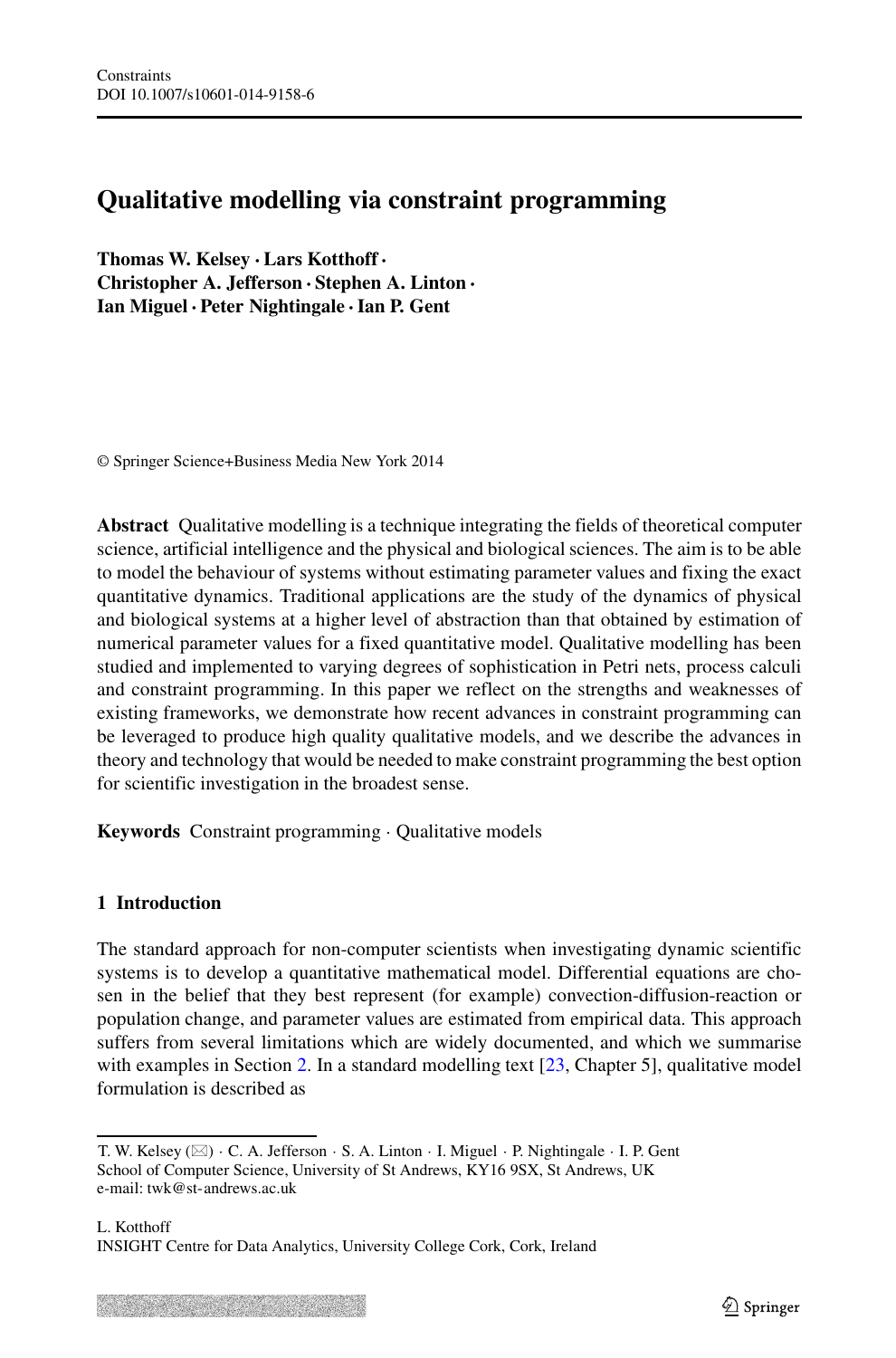*... the conversion of an objective statement and a set of hypotheses and assumptions into an informal, conceptual model. This form does not contain explicit equations, but its purpose is to provide enough detail and structure so that a consistent set of equations can be written. The qualitative model does not uniquely determine the equations, but does indicate the minimal mathematical components needed. The purpose of a qualitative model is to provide a conceptual frame-work for the attainment of the objectives. The framework summarizes the modeler's current thinking concerning the number and identity of necessary system components (objects) and the relationships among them.*

Kuipers [\[31\]](#page-10-0) is more succinct: *All models are abstractions of the world. Qualitative models are related to ordinary differential equations, but are more expressive of incomplete knowledge* [\[31\]](#page-10-0). We note that our view of qualitative modelling (QM) is not based on order-sorted logic representations of dynamical systems (as described in [\[40\]](#page-10-1)). Instead of running quantitative model simulations within the system that was used to specify a qualitative model, we explore the QM space in order to select quantitative models that are most suitable for simulations.

In QM, the dynamics of a system under investigation are described in a formal language, but with no (or few) *a priori* assumptions made about the specific mathematical model that may be produced. This means working at a higher level of abstraction than usual, it requires the formalisation of complex system behaviour, and it involves searching a large space of candidate models for those to be used to generate numerical models. Computer scientists are, in general, trained to be able to identify and work at the most suitable levels of abstraction; they also design and use highly formal languages, and routinely develop algorithms for *NP*-hard problem classes. Hence the computer scientist is ideally qualified to undertake qualitative modelling. This is by no means a new observation, and in Section [3](#page-3-0) we give a critical evaluation of existing computer science approaches to this problem. We focus on three particular approaches, constraint programming (CP), temporal logics and process calculi. In our view, historic CP approaches were hindered by both struggles to accommodate temporality into constraints, and by limitations in the CP languages and tools available at the time. The process calculus and temporal logic approaches have been more successful, modelling important systems arising in molecular and cell biology.

The CP approach has been recently revisited, using languages and tools developed as part of the Constraint Solver Synthesiser research project at St Andrews. However, fundamental problems remain. In particular, our exploration of solution spaces is neither truly stochastic nor targeted enough to reduce non-useful search effort. Nor do we have any organised way to investigate the tradeoff between realism of qualitative model and computational complexity of quantitative model. We explore these and other limitations in Section [5,](#page-4-0) and present them as research opportunities for the CP community. Successful research activity would be beneficial to the scientific community in the widest sense. A system under investigation would be described in qualitative terms, such as:

- behaviour A is required and/or behaviour B is forbidden;
- if C happens, it happens after D;
- the second derivative of E has exactly two minima in timescale F;
- the rate of decline of G is less than the rate of change in the increase in H.

CP technology would then be used to converge iteratively on suitable models for use by the global scientific community. This would, in our opinion, represent an important transfer of CP expertise, languages and search to our colleagues working in other scientific fields.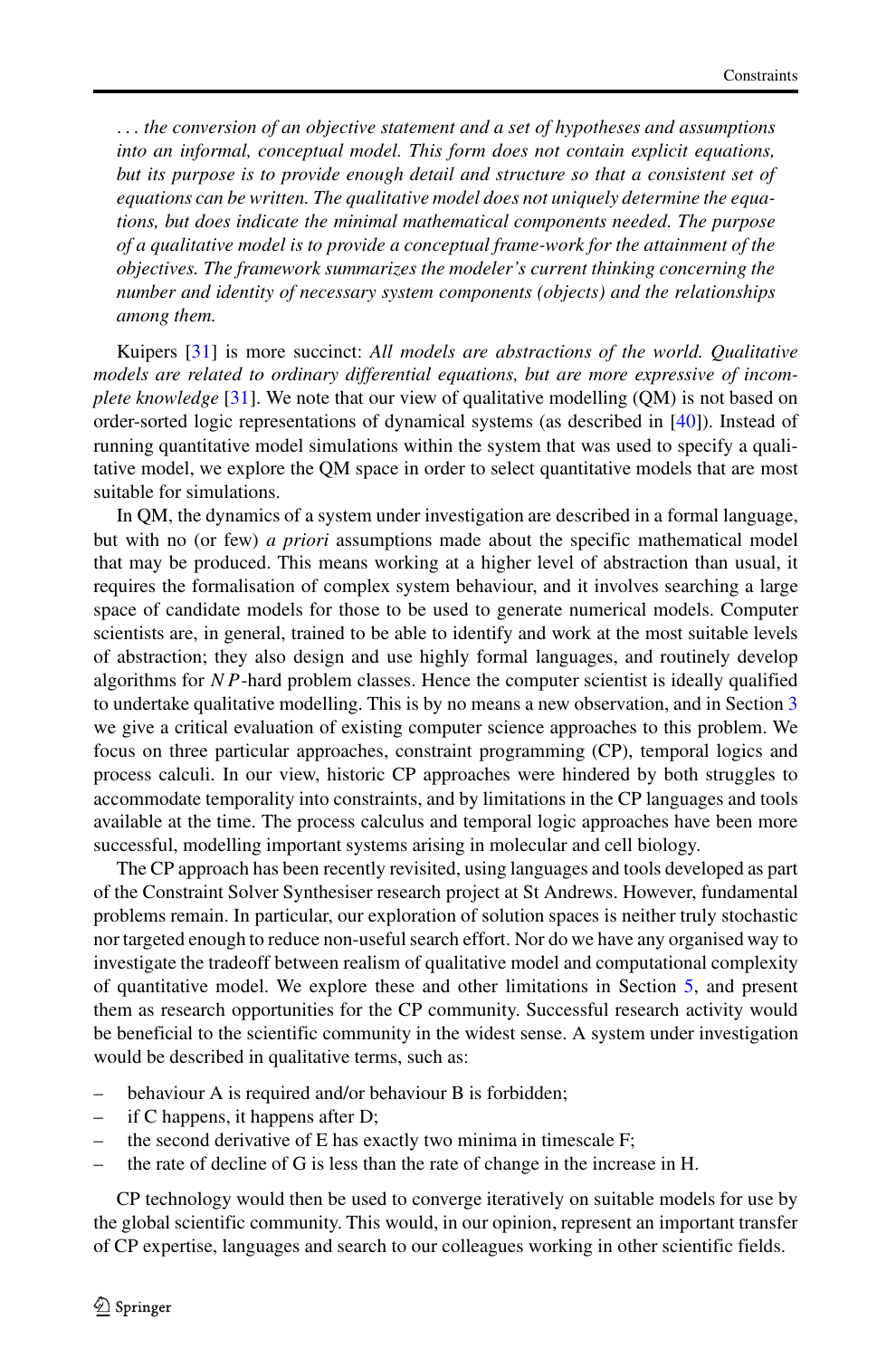#### <span id="page-2-0"></span>**2 Quantitative mathematical models**

Successful computer modelling in the physical, biological and economic sciences is a difficult undertaking. Domains are often poorly measured due to ethical, technical and/or financial constraints. In extreme instances the collection of accurate longitudinal data is simply impossible using current techniques. This adversely affects the production and assessment of hypothetical quantitative models, since the incompleteness of the domain data necessitates the making of assumptions that may or may not reflect ground truths. A second category of assumptions are involved in the choice of quantitative modelling framework. Hypothetical solutions can be ruled out by restricting the complexity of models, and unrealistic models can be allowed by over-complex models. For both types of *a priori* assumption, mutually exclusive assumptions must be kept separate, sometimes with no scientific justification.

A motivating example involves the modelling of human cell populations. The human ovary contains a population of primordial (or non-growing) follicles. Some of these are recruited towards maturation and start to grow. Many of these die off through atresia, but some become primary follicles. Again, a proportion of these die off with the remainder growing into secondary follicles. This continues until a very small proportion become eggs that are released from the ovary for potential fertilisation. For the purposes of this study, we consider only the dynamics of follicle progression (primordial to primary to secondary). There are limitations to the quantitative, compartmental model approach. Empirical data is scarce for primordial follicles [\[42\]](#page-10-2), is calculated by inference for primary follicles [\[28\]](#page-9-1), and simply does not exist for secondary follicles [\[19\]](#page-9-2). As a direct result of these limitations, two entirely different and contradictory compartmental models have been published in the literature [\[6,](#page-9-3) [18\]](#page-9-4). A third research group investigating the same cell dynamics but with its own empirical data and modelling assumptions would be highly likely to produce a third quantitative model being fundamentally different to those already published. So there is an obvious problem: which (if any) of these models should be used by the wider research community to describe and account for changes in cell populations over time?

A second example (adapted from a paper by Degasperi and Calder presented at a workshop on Process Algebra and Stochastically Timed Activities [\[13\]](#page-9-5)) of the limitations of starting the modelling process by selecting a mathematical model involves modelling nitric oxide (NO) bioavailability in blood vessels. Models of this scenario aim to determine the diffusion distance of NO along the radius of a vessel, where NO is produced in a narrow region on the internal wall of the vessel. Numerous models have been developed over the last decade and most share underlying assumptions and use the similar diffusion governing equations. In particular, a vessel is modelled as a cylinder with partial differential equations (PDEs), using Fick's law of diffusion in cylindrical coordinates. Compartments define areas such as endothelium (where NO is produced), vascular wall, and lumen (i.e. where the blood flows). Another common assumption is that the diffusion operates only in the radial direction, while it can be considered negligible in other directions. A complete review and critical evaluation of these models is given in [\[41\]](#page-10-3). The author concludes: *Advances in both the experimental methodologies and in the theoretical models are required to further elucidate NO's roles in the vasculature* [\[41,](#page-10-3) our emphases].

We have demonstrated that these compartmental dynamics can be qualitatively modelled using finite element constraints [\[29\]](#page-10-4). Each of our qualitative models represents a class of CSPs. In general, there are many more solutions to the CSPs than realistic models, and many more realistic models than models that accurately reflect what happens in nature. Moreover, the resulting quantitative models can be graded by their complexity – linear ODE,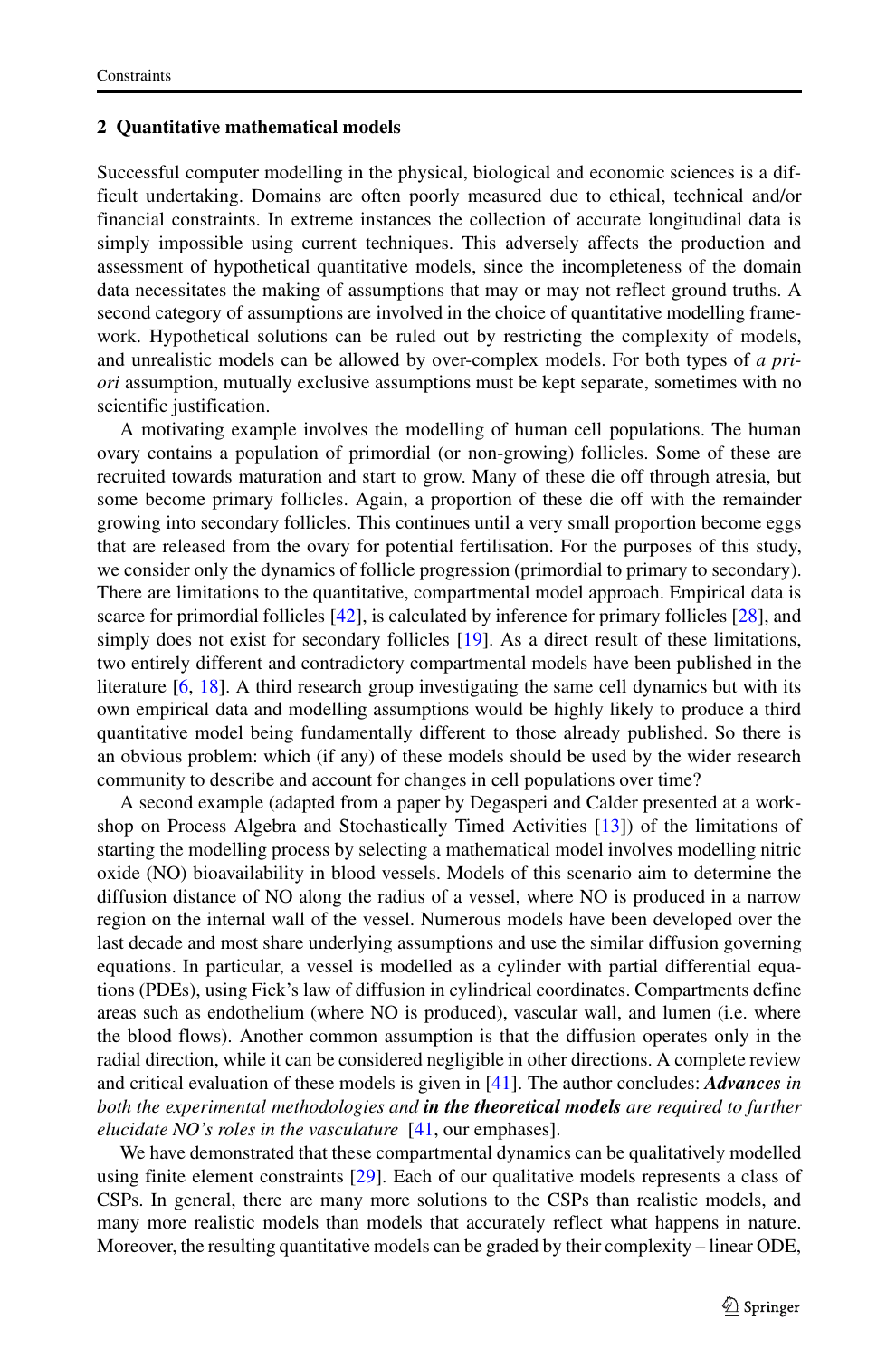piecewise-linear ODE, quadratic ODE, . . . , non-linear PDE, thereby providing insights on the computational effort needed to obtain solutions [\[30\]](#page-10-5).

## <span id="page-3-0"></span>**3 Existing approaches to QM**

Qualitative modelling is a mature computer scientific technique, with existing methods and results for qualitative compartmental models [\[33,](#page-10-6) [34,](#page-10-7) [36\]](#page-10-8) and for the use of CSPs to describe and solve qualitative models [\[12,](#page-9-6) [17\]](#page-9-7). However, these latter studies either reported incomplete algorithms [\[12\]](#page-9-6) or described complicated algebras with no associated CSP modelling language or optimised CSP solver [\[17\]](#page-9-7). In 2002, a hybrid approach was presented in which concurrency was described in terms of CP constraints [\[5\]](#page-9-8). Since these studies were published 10–20 years ago, it appears that the limitations of CP technology at the time were collectively sufficient to stifle development.

Other approaches include process calculi and temporal logics, which are successful at the molecular level [\[7\]](#page-9-9) and the protein network level [\[8,](#page-9-10) [39\]](#page-10-9), but not as yet at inter- and intra-cellular levels. Despite this, the process calculus and temporal logic communities are engaging in active current research to improve techniques and widen access to other scientific areas. Of particular note are BIOCHAM (temporal logic) and BioPEPA (process calculus).

BIOCHAM [\[9\]](#page-9-11) consists of two languages (one rule-based, the other based on either the CTL or LTL temporal logic languages) that allows the iterative development of quantitative models from qualitative ones. This answers the obvious question posed by newcomers to qualitative modelling: "given a good qualitative model, how do I derive a model that I can use for numeric studies?" BIOCHAM has sophisticated tool support and is under active current development (version 3.4 released in September 2012).

BioPEPA [\[11\]](#page-9-12) is a process algebra for the modelling and the analysis of biochemical networks. It is a modification of PEPA (originally defined for the performance analysis of computer systems), in order to handle the use of general kinetic laws. The Edinburgh-based BioPEPA research group has received substantial funding to improve the accessibility of their framework by researchers at all levels of systems biology. A cloud-based architecture is under development, as is improved translation to and from SBML (System Biology Markup Language) formats, thereby supporting easier exchange and curation of models.

In summary, from the competing candidates for a computer science basis for successful qualitative modelling, CP has – as it were – fallen by the wayside, while temporal logics and process calculi are providing real support, at least to the biomedical modelling communities. We see no obvious reason for this: clearly time is a variable in all dynamical modelling, and therefore notions of "liveness", "before" and "after" needed to be incorporated into the qualitative modelling framework. But this is perfectly possible in CP, as demonstrated in [\[29\]](#page-10-4).

#### **4 Case study: cell dynamics QM using constraints**

Our case study is the compartmental modelling of NGFs described in Section [2,](#page-2-0) where cell populations grow to a peak of unknown size and location, then decline with increasing age. We use the Savile Row tool that converts constraint problem models formulated in the solver-independent modelling language Essence' [\[20\]](#page-9-13) to the input format of the Constraint Satisfaction Problem (CSP) solver Minion [\[21\]](#page-9-14).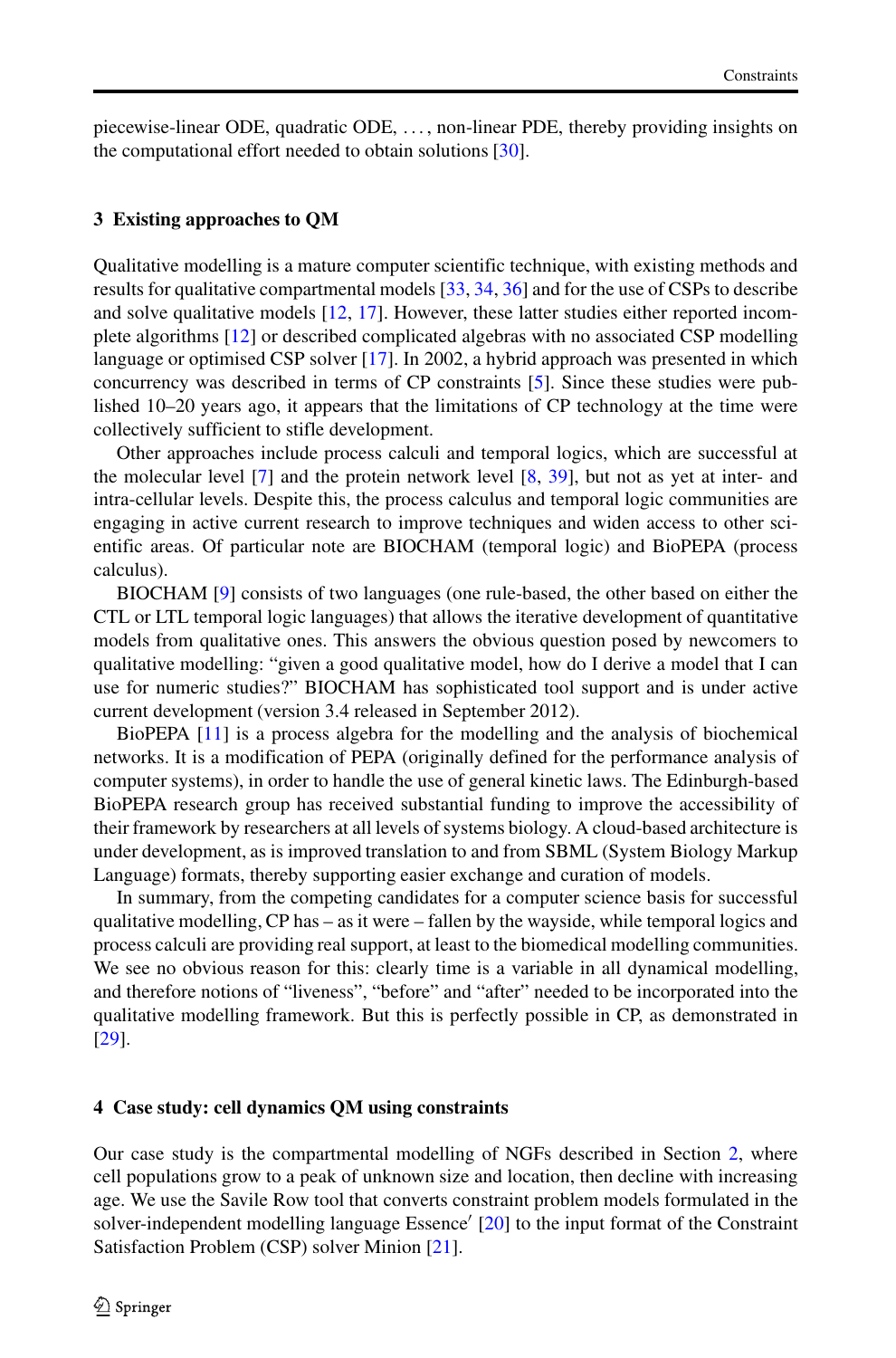We expect our candidate qualitative models to be implemented as differential equations or by non-linear curve-fitting. In both case we need to specify the notions of rate of change and smoothness. Suppose that  $X[0, \ldots, n]$  is a series of variables representing a follicle population at different ages. Then we can approximate first derivatives by  $X'[1, \ldots, n]$ where  $X'[i] = X[i] - X[i-1]$ , and second derivatives by  $X''[1, \ldots, n-1]$  where  $X''[j] =$  $X'[j + 1] - X'[j]$ . These definitions allow us to post qualitative constraints about peak populations

$$
\exists p \in [1, \ldots, n] \text{ such that } \forall i > p, X'[i] < 0 \land \forall i < p, X'[i] > 0.
$$

We can require or forbid smoothness by restricting the absolute value of the  $X''$  variables, and constrain rates of population growth by restrictions on the *X*- [*i*]. By having three sets of variables (one for each cell type) each with up to two derivative approximations, we can model interactions between the populations at different ages. To further abstract away from quantitative behaviour, populations can be defined in terms of proportion of peak rather than absolute numbers of cells, different time scales can be used for different age ranges (e.g. neonatal vs post-menopausal), and we can model the qualitative behaviour of values that are normally log-adjusted in quantitative studies. Table [1](#page-4-1) gives an illustrative example of a model involving one type of follicle.

Any solution of such a model is a candidate for the basis of a quantitative model of actual cell dynamics, once boundary conditions and scale conditions are supplied. Using a combination of facts and quantitative information, a range of quantitative models can be produced for later empirical validation.

### <span id="page-4-0"></span>**5 Future directions for CP**

Currently, applying constraint technology to a large, complex problem requires significant manual tuning by an expert. Such experts are rare, so a natural aim is to improve dramatically the scalability of constraint technology, while simultaneously removing its reliance

| Essence' statement                                             | Qualitative description       |
|----------------------------------------------------------------|-------------------------------|
| find x : $[int(0max)]$ of $int(0100)$                          | percentage of peak population |
| find y: [int(1max)] of int( $-r \cdots r$ )                    | 1st deriv. variables          |
| find z: int(1max - 1)] of int( $-r \cdots r$ )                 | 2nd deriv. variables          |
| for All $i : int(1, max)$ , $v[i] = x[i] - x[i - 1]$           | 1st deriv.definition          |
| for All $j: int(1 \dots max - 1) \cdot z[i] = y[i + 1] - y[i]$ | 2st deriv. definition         |
| exists $k$ , $j: int(2birth)$ .                                |                               |
| forall $i: int(birth \ldots max)$ .                            |                               |
| $i < k \Rightarrow v[i] > 0$                                   | positive 1st deriv. pre-peak  |
| $i > k \Rightarrow v[i] < 0$                                   | negative 1st deriv. post-peak |
| $x[k] = 100 \wedge y[k] = 0$                                   | it is a peak                  |
| $i > birth \Rightarrow  z[i]  <  \sqrt{r} $                    | smooth post-gestation         |

<span id="page-4-1"></span>Table 1 An example of a simple qualitative model specified in Essence'

When supplied with values for *max*, *r*, and *birth*, Savile Row will construct a Minion instance, the solutions of which are all hypothetical models that respect the qualitative description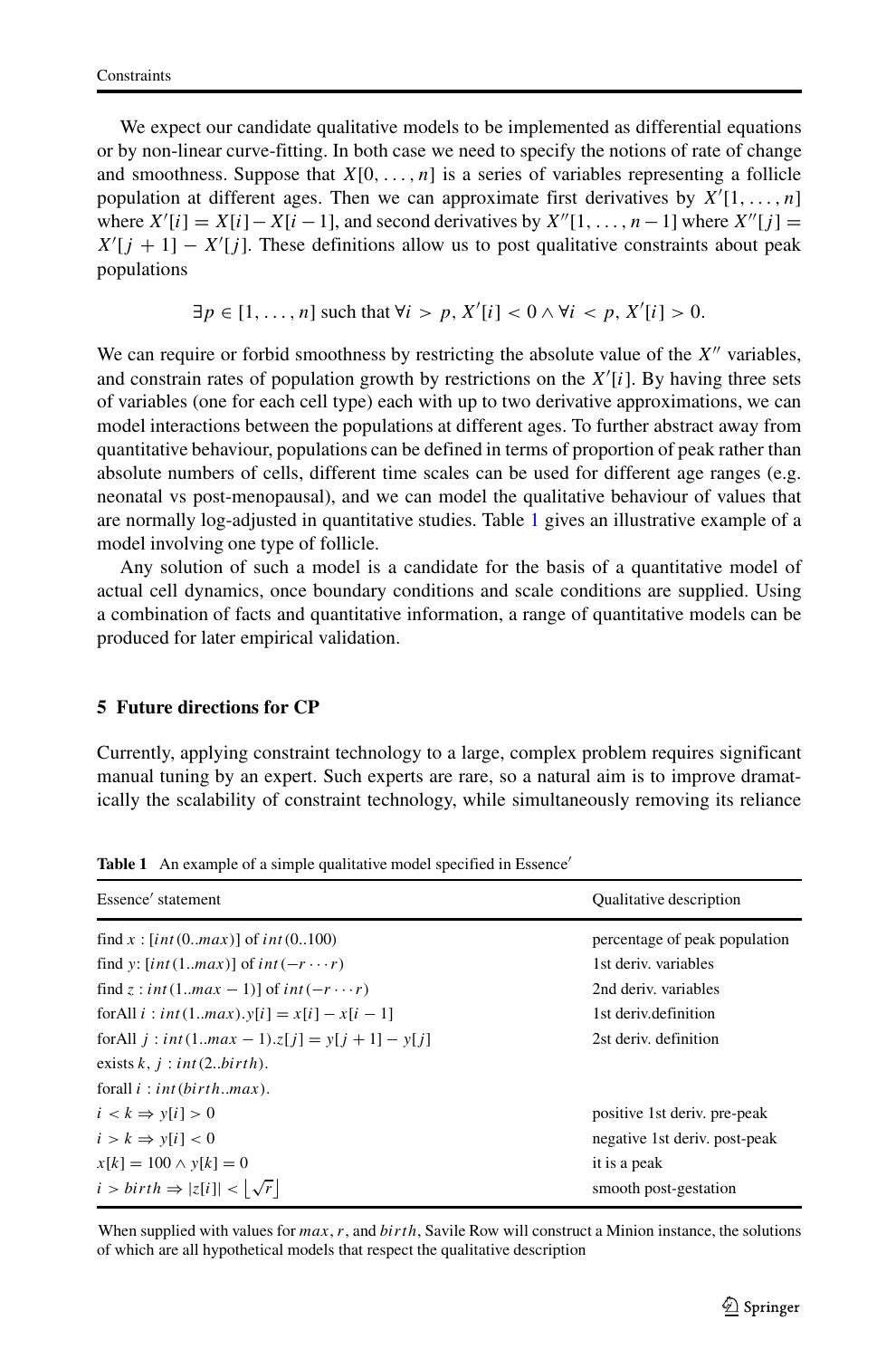on manual tuning by an expert. It is our view that here are many techniques in the literature that, although effective in a limited number of cases, are not suitable for general use. Hence, they are omitted from current general solvers and remain relatively undeveloped. QM is an excellent example. There have been many important recent advances in CP technology. However, we are at the proof-of-concept stage for QM, having shown the ability in principle to produce useful results, rather than extensive research output. We now present specific avenues of research that would allow not only the production of high quality qualitative models, but also a robust schema for deriving a suitable quantitative model from the space of solutions of a CSP that represents a QM. The research areas are given in order of realisability: the first version of Savile Row (Section [5.1\)](#page-5-0) was released in July 2012 and is under current active development, whereas the systematic search for models that are both realistic and lead to computationally inexpensive differential equations (Section [5.3\)](#page-6-0) is a completely unexplored research topic.

## <span id="page-5-0"></span>5.1 Essence' and Savile Row

Savile Row <http://savilerow.cs.st-andrews.ac.uk/> is a modelling assistant tool that reads the language Essence' and transforms it into the input format of a number of solvers (currently Minion [\[22\]](#page-9-15), Gecode <http://www.gecode.org/> and Dominion [\[2\]](#page-8-0)). It was designed from the start to be solver-independent and easily extended with new transformation rules. It is also straightforward to add new output languages supported by an alternate sequence of transformations. At present Savile Row is at an early stage of development compared to other tools such as MiniZinc [\[35\]](#page-10-10). However it has some features that are particularly relevant to qualitative modelling, and its extensibility makes it suitable for the future work we describe below.

Uniquely Savile Row can produce Minion and Dominion's logical metaconstraints for conjunction and disjunction. This is highly relevant to qualitative modelling because disjunctions arise from exists statements, and conjunctions from forAll statements (when they are nested inside exists or some logical operator). Exists and forAll will be extensively used in qualitative modelling to model time. Minion's logical metaconstraints can be much more efficient than other methods [\[27\]](#page-9-16).

Savile Row also implements common subexpression elimination (CSE) [\[37\]](#page-10-11). This replaces two or more equivalent expressions in a model with a single auxiliary variable. The auxiliary variable is then constrained to be equal to the common expression. In many cases CSE will strengthen propagation. CSEs tend to arise when quantifiers are unrolled, so we expect this feature to be relevant to QM because of the extensive use of quantifiers to model time. To fully exploit CSE for QM, we would firstly study the types of expressions that arise in QM for semantic equivalences and eliminate these through active reformulation CSE [\[37\]](#page-10-11). Secondly we would investigate sequences of reformulations of the model (or parts of it) to reveal CSEs and other implied constraints. A particular sequence of reformulations may hinder CSE with one model and help with another, therefore there is no generic solution and it is likely QM would benefit from research in this area.

#### <span id="page-5-1"></span>5.2 Exploring search spaces I

With the exception of MDD- and BDD-based solvers [\[25\]](#page-9-17), current CP solvers are tailored towards finding a single solution to a problem, or proving no solution exists. The solution found can be either the first one discovered, or the "best" solution under a single optimisation condition. For QM, this is insufficient, as users want to be able to understand and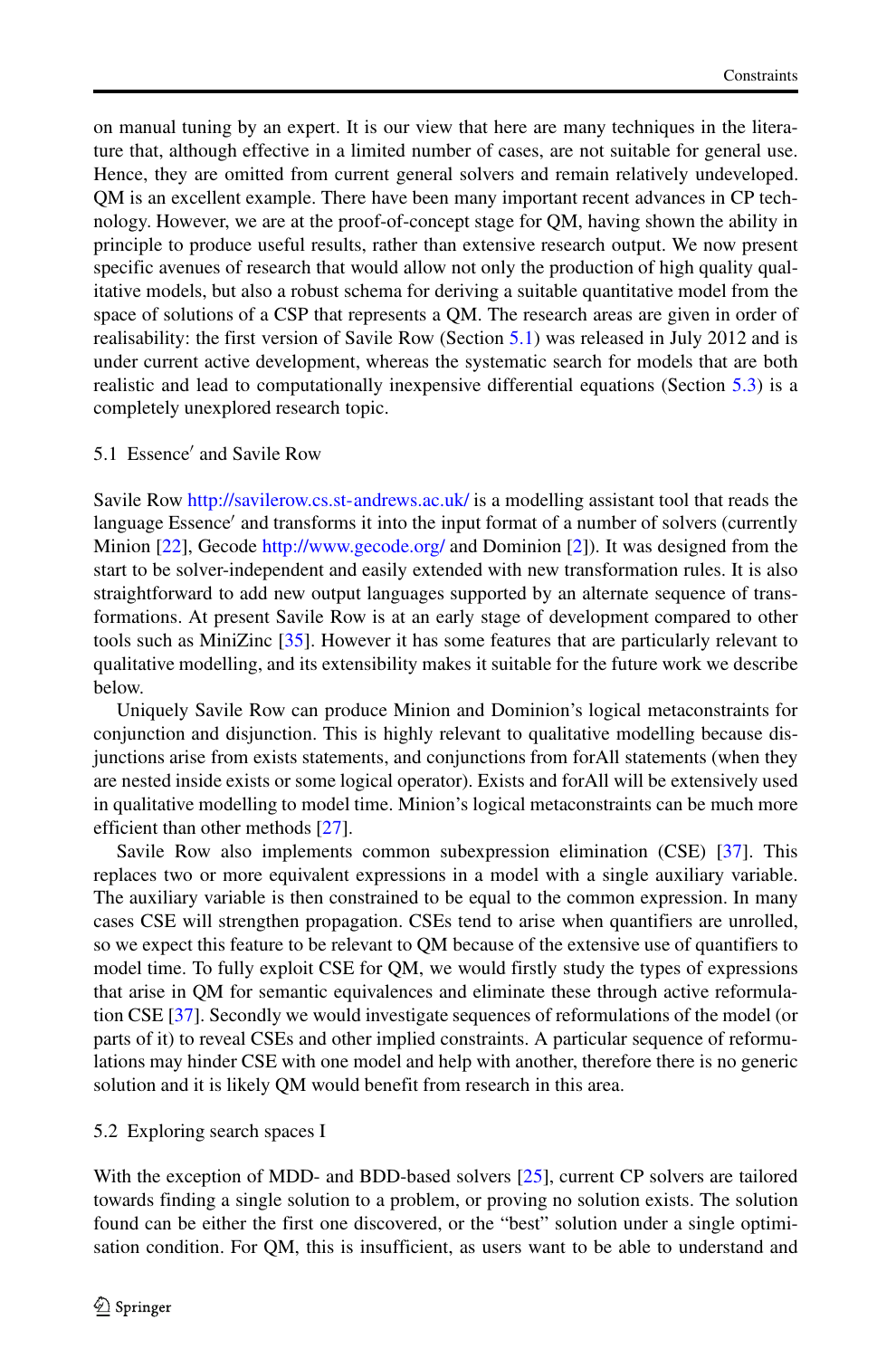reason about *all* solutions to their problem. While current CP technologies allow the exploration of the entire search space, they provide no facilities to compare and reason about different solutions. Furthermore, many techniques are specialised for finding only a single solution and are ineffective when looking for all solutions. We believe CP solvers must be extended to be able to solve such problems, while maintaining and improving the efficiency and ease-of-use of existing CP tools.

As described in Section [2,](#page-2-0) each solution from a class of CSPs that describes a QM will not only capture the qualitative nature specified in the constraints, but also return specific information that may form the basis of a quantitative model. Hence we need to be able to explore the space of all CSP solutions. We currently have good techniques for recording numbers of solutions, but have only recently started work on compiling (representations of) solutions into data libraries that can be used by interested research groups [\[14](#page-9-18)[–16\]](#page-9-19). Our current area of interest is finite algebraic structures; by curating and releasing comprehensive data libraries we allow users to search the solution space for "interesting" exemplars, obviating the need for them to re-solve the original CSPs.

We plan on extending CP so it can generate efficient compact representations of the solutions to problems, and allow users to explore and understand these solutions. This will allow CP to be used to tackle many new classes of problems, of interest to many different types of user.

#### <span id="page-6-0"></span>5.3 Exploring search spaces II

In Section [5.2](#page-5-1) we described issues to do with the efficient search of large solution spaces. However, even if efficiency is assured, there are two further problems to overcome if high quality QM is to be achieved. The first is the organisation of search in a controlled and stochastic way – i.e. using the mathematical theory of probability to express and utilise the inherent degrees of uncertainty in which qualitative model solutions are likely to lead to "good" quantitative models. Existing CP search heuristics allow the user to specify the order in which the variables and/or values are selected during search. This order can be randomised, but this is far from a fully stochastic exploration of the search space. Both BIOCHAM and BioPEPA (described in Section [3\)](#page-3-0) fully support iterative stochastic simulation allowing convergence to preferred numeric models.

The second issue relates to the tradeoff between scientific accuracy and plausibility of a QM (as determined by testing generalisation to empirical data) and the mathematical and computational complexity of the preferred quantitative model. Qualitative models can be ranked in terms of realism in a continuum ranging from highly unrealistic to a highly accurate simulation of what we understand the system in question to be. The models can also be ranked in terms of the type of differential equations needed to implement a numeric simulation. Many simple systems of linear ODEs are solvable in polynomial time and space. Others are not (depending on Lipschitz conditions and whether or not  $P = PSPACE$  [\[30\]](#page-10-5)). Nonlinear ODEs are strictly harder to solve as a class, and most PDEs have no closed form solution. The complexity of obtaining approximate solutions follows the same scale, in general. It is clear that given two qualitative models that are roughly equivalent in terms of assessed realism, the one that leads to the differential equations that are easier to solve should normally be selected. The CP technology needed to make these decisions does not exist, and its development is a completely unexplored avenue of future research.

It may be the case that instead of exploring the solution space of pre-defined CSPs, progress could be made by exploring the space of (models of) CSPs that capture the required qualitative behaviour. This would build on exciting new developments in this area [\[4\]](#page-9-20).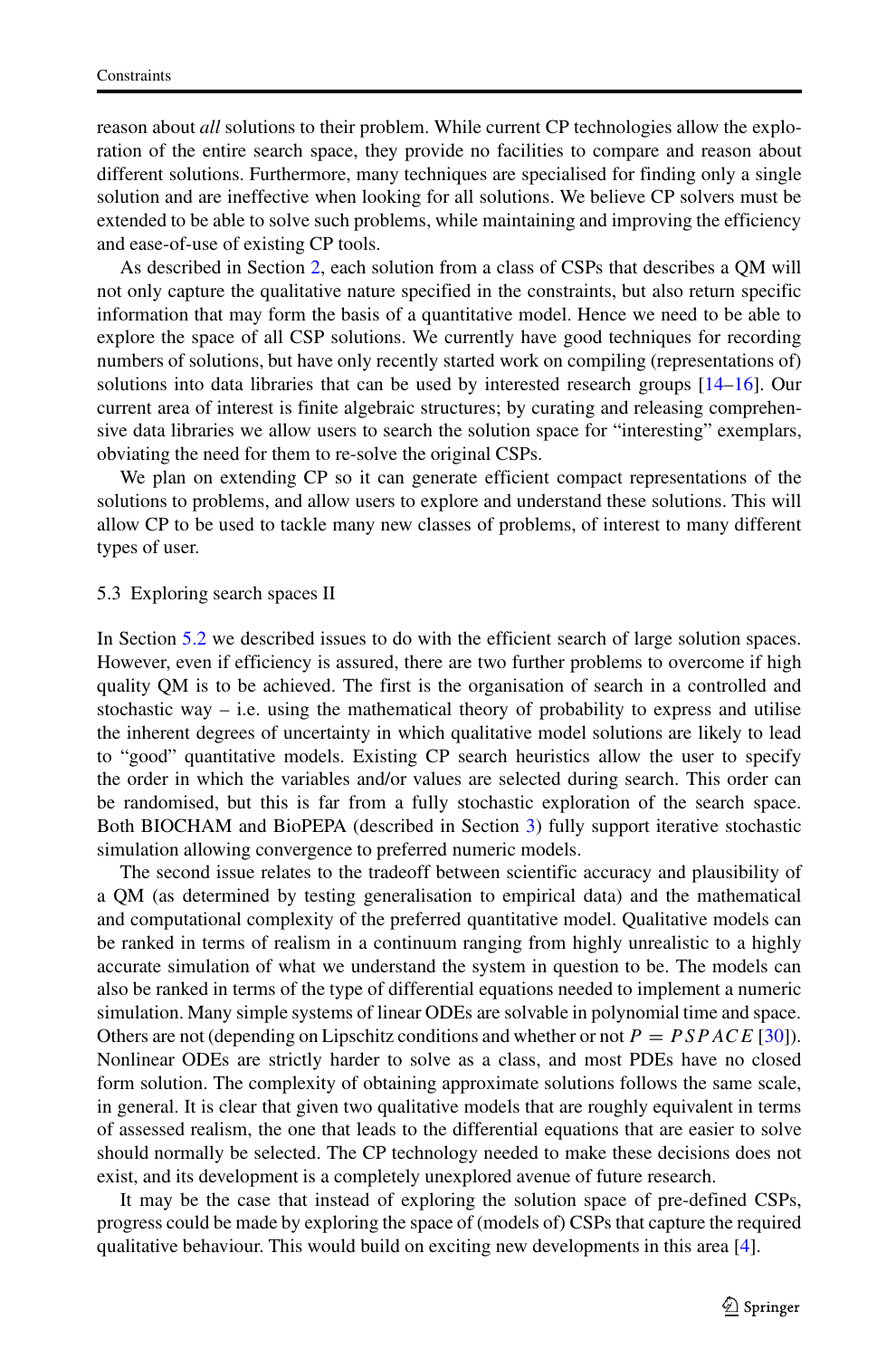#### 5.4 Solver generation and automatic tuning

Our final future direction is not obviously directly associated with QM. However, we believe that a key component of constraints-based QM is the investigation of the realism– complexity tradeoff described in Section [5.3.](#page-6-0) The tradeoff situation is clearly improved when constraint solvers are improved in terms of efficiency and instance size. A major challenge facing constraints research is to deliver constraint solving that scales easily to problems of practical size. Current constraint solvers, such as Choco [\[32\]](#page-10-12), Eclipse [\[1\]](#page-8-1), Gecode [http://www.gecode.org/,](http://www.gecode.org/) Ilog Solver [http://www.ilog.com/products/cp/,](http://www.ilog.com/products/cp/) and Minion [\[22\]](#page-9-15) are monolithic in design, accepting a broad range of models. This convenience comes at the price of a necessarily complex internal architecture, resulting in significant overheads and inhibiting efficiency and scalability. Each solver may thus incorporate a large number of features, many of which will not be required for most constraint problems. The complexity of current solvers also means that it is often prohibitively difficult to incorporate new techniques as they appear in the literature. A further drawback is that current solvers perform little or no analysis of an input model and the features of an individual model cannot be exploited to produce a more efficient solving process.

To mitigate these drawbacks, constraint solvers often allow manual tuning of the solving process. However, this requires considerable expertise, preventing the widespread adoption of constraints as a technique for solving the most challenging combinatorial problems. The components of a constraint solver are also usually tightly coupled, with complex restrictions on how they may be linked together, making automated generation of different solvers difficult.

Initial results from comparing solvers generated by Dominion with an existing solver are positive and indicate this approach is promising [\[3\]](#page-8-2). Dominion is in fact expected to make bigger gains in the cases where there are many interdependent decisions to be made from a large number of components, where traditional solvers are limited by having to cater for the generic problem.

A number of avenues are open for further work. In particular learning how to automatically create high quality solvers quickly is a major open problem. This is essentially an instance of the Algorithm Selection Problem [\[38\]](#page-10-13). A lot of research has investigated ways of tackling this problem, but veritable challenges remain. A prime example for new challenges in Algorithm Selection are the issues related to contemporary machine architectures with a large number of computing elements with diverse capabilities (e.g. multiple CPU and GPU cores in modern laptops). Research to date has largely focussed on using a single processor, with some research into parallelisation on homogeneous hardware. Being able to run several algorithms at once has a significant impact on how algorithms should be selected. In particular, constraints on the type of algorithms that be run at the same time, for example because only one of them can use the GPU, as well as collaboration between the algorithms pose promising directions for research.

Existing monolithic constraint solvers can be very successful on the benchmarks that are commonly used in the research community, however QM problems are quite different to the existing benchmarks, and require new approaches (described in Sections [5.2](#page-5-1) and [5.3\)](#page-6-0). Rather than add the required functionality to a monolithic solver and then tuning the added components manually (constrained by architectural decisions made for other problem classes), we would add components to the solver synthesiser and tune automatically for QM. Automatic tuning can produce much better results than manual tuning [\[26\]](#page-9-21), and solver synthesis gives a much larger scope for tuning than a monolithic solver [\[3\]](#page-8-2). Hence advances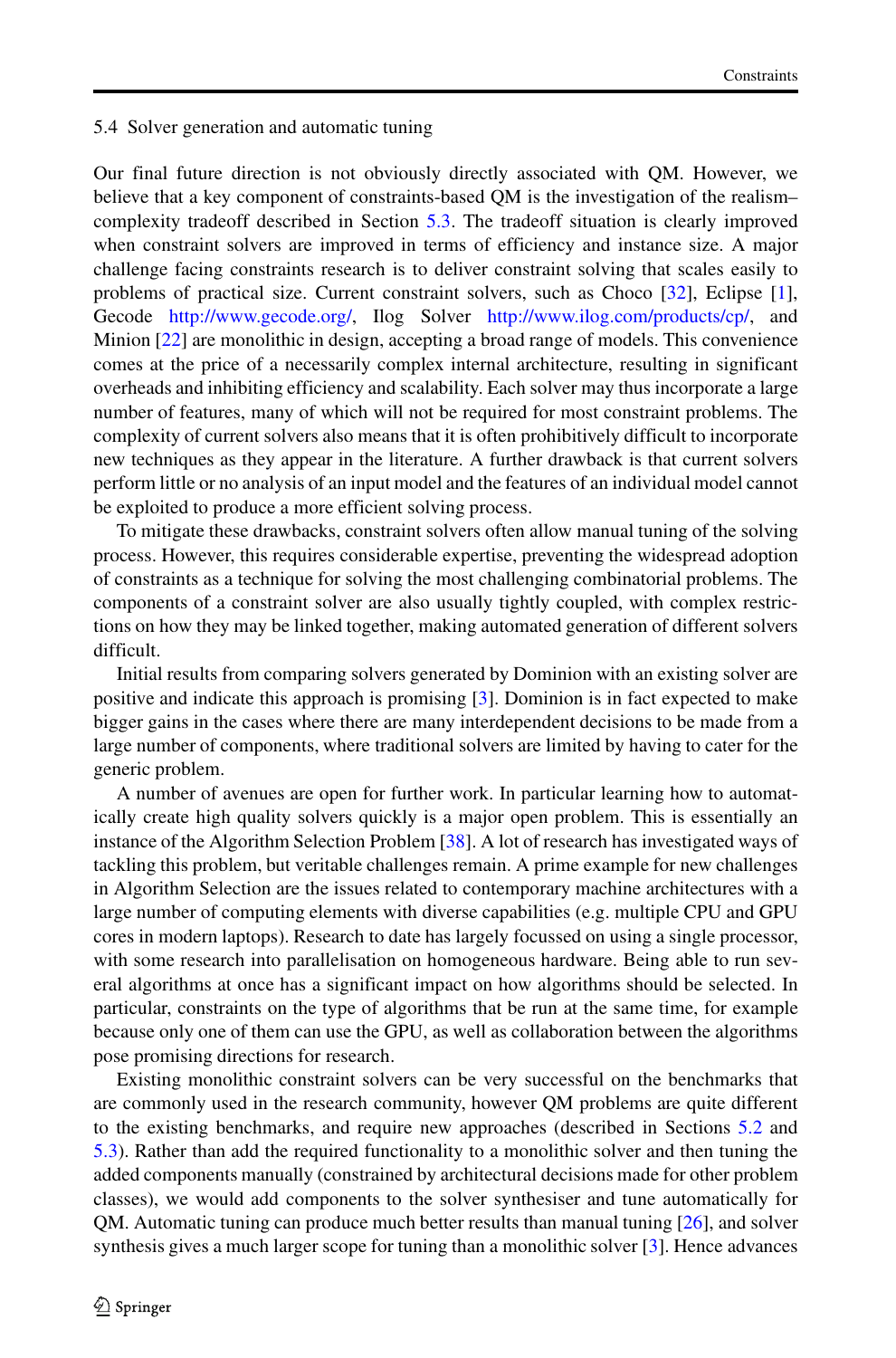in both these fields are highly relevant to QM and would, in our opinion, accelerate QM research.

## **6 Conclusions**

In this paper we describe an area of use for CP technologies that has fallen into neglect, for no apparent good reason. The temporal logic and process calculus research communities are achieving success in qualitative modelling by publishing papers, being awarded grants, and by having the fruits of their research efforts used to solve real problems in systems biology. But dynamic systems can be perfectly well described in terms of finite difference relationships that obviate the need for temporal and process components in the underlying system description language. All finite difference methods rely on discretising a function on a grid, and the discretisation can be readily expressed in terms of CP variables and values with simple arithmetic constraints: in [\[29\]](#page-10-4) we described the standard backwarddifference approximation of a derivative, using unit step-length in order to maintain integer value domains. Forward and central differences can be approximated using the same technique, as can derivatives to any required higher order. (It should be noted this approach is therefore limited to linear dynamics, and will fail to capture chaotic dynamics of a system.) Our integer domain requirement could be relaxed, since CP can solve problems over the reals using interval methods [\[24\]](#page-9-22). The fact that time is the dependent variable in our models is unimportant: the discretisation works for arbitrary choice of variable representation. In addition, it is our view that the CP framework is inherently more attractive than temporal and process frameworks, since the ability to formally reason about a timeline in terms of "until", "since", etc. is not needed, and, if present, makes searching for solutions harder than necessary due to well-documented problems with state-space explosion. Moreover, recent advances in temporal CP tools and techniques [\[10\]](#page-9-23) are specifically addressing these issues.

However, current CP technology is not well enough developed to compete with (and ideally replace) the areas of computer science that have dedicated more research effort and resource to this area of study. CP research effort into qualitative modelling faltered in the early years of this century, and has not yet recovered. The specific areas identified in Section [5](#page-4-0) are a non-exhaustive set of future research directions for the CP community that, if successful, would allow our languages and tools to be routinely used by researchers from the physical, biological and economic sciences.

**Acknowledgments** The authors are supported by United Kingdom EPSRC grant EP/H004092/1. LK is supported by EU FP7 grants 284715 (ICON) and 288147 (ePolicy).

## **References**

- <span id="page-8-1"></span>1. Aggoun, A., Chan, D., Dufresne, P., Falvey, E., Grant, H., Harvey, W., Herold, A., Macartney, G., Meier, M., Miller, D., Mudambi, S., Novello, S., Perez, B., van Rossum, E., Schimpf, J., Shen, K., Tsahageas, P.A., de Villeneuve, D.H. (2006). Eclipse user manual release 5.10, [http://eclipse-clp.org/.](http://eclipse-clp.org/)
- <span id="page-8-0"></span>2. Balasubramaniam, D., de Silva, L., Jefferson, C., Kotthoff, L., Miguel, I., Nightingale, P. (2011). Dominion: an architecture-driven approach to generating efficient constraint solvers. In *9th Working IEEE/IFIP conference on software architecture (WICSA)* (pp. 228–231).
- <span id="page-8-2"></span>3. Balasubramaniam, D., Jefferson, C., Kotthoff, L., Miguel, I., Nightingale, P. (2012). An automated approach to generating efficient constraint solvers. In *34th international conference on software engineering*.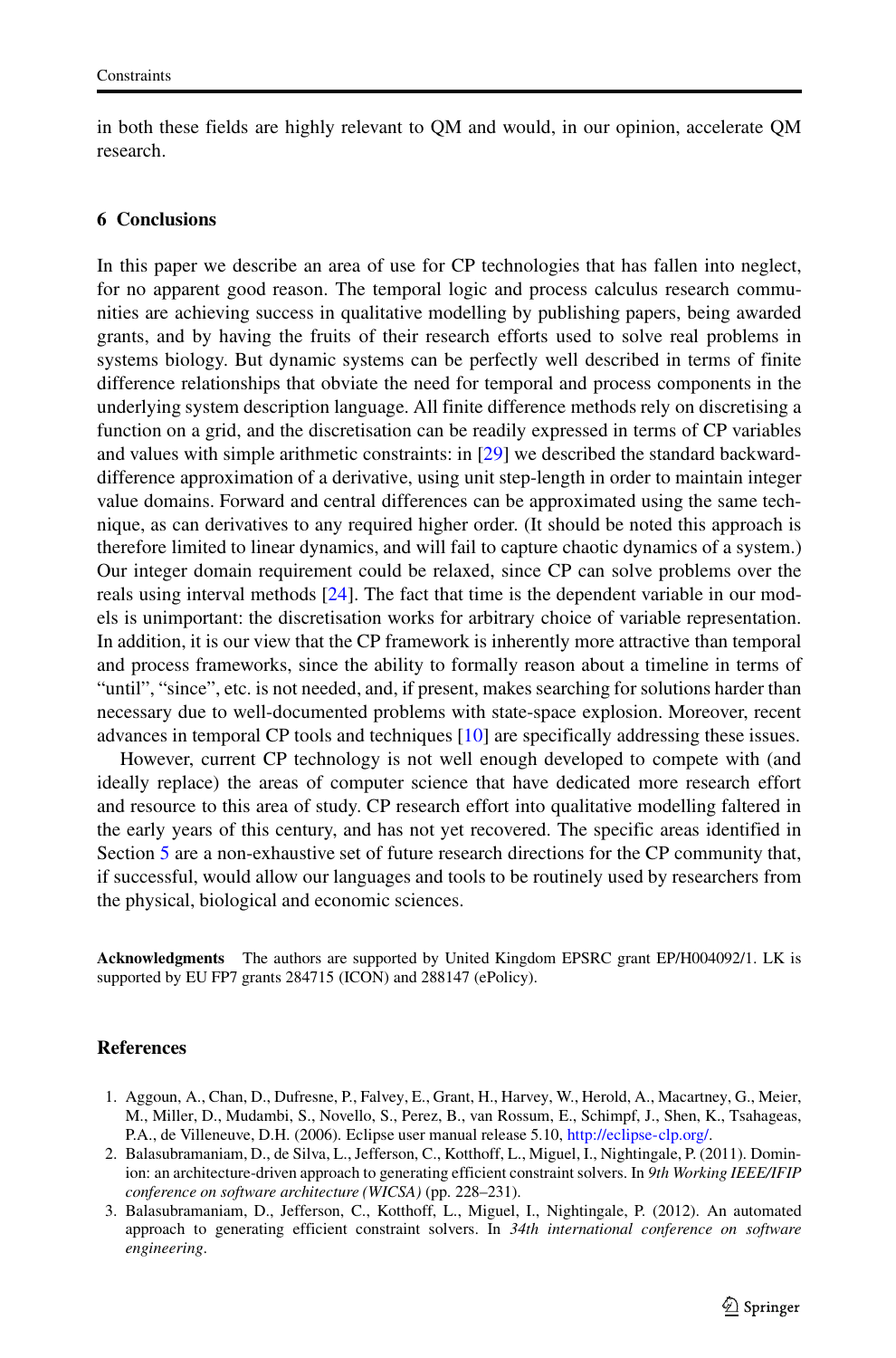- <span id="page-9-20"></span>4. Beldiceanu, N., & Simonis, H. A model seeker: extracting global constraint models from positive examples. In M. Milano (Ed.), *Principles and practice of constraint programming - 18th international conference, CP 2012, Quebec City, QC, Canada, October 8–12, 2012. Proceedings, lecture notes in computer science* (vol. 7514, pp. 141–157). Springer.
- <span id="page-9-8"></span>5. Bockmayr, A., & Courtois, A. (2002). Using hybrid concurrent constraint programming to model dynamic biological systems. In *18th international conference on logic programming* (pp. 85–99). Springer.
- <span id="page-9-3"></span>6. Bristol-Gould, S.K., Kreeger, P.K., Selkirk, C.G., Kilen, S.M., Mayo, K.E., Shea, L.D., Woodruff, T.K. (2006). Fate of the initial follicle pool: empirical and mathematical evidence supporting its sufficiency for adult fertility. *Developmental biology*, *298*(1), 149–54.
- <span id="page-9-9"></span>7. Calder, M., & Hillston, J. (2009). Process algebra modelling styles for biomolecular processes. In C. Priami, R.J. Back, I. Petre (Eds.) *, Transactions on Computational Systems Biology XI*, (pp. 1–25). Berlin, Heidelberg: Springer-Verlag.
- <span id="page-9-10"></span>8. Calzone, L., Chabrier-Rivier, N., Fages, F., Soliman, S. (2006). Machine learning biochemical networks from temporal logic properties. *The Computer System Biology*, 68–94.
- <span id="page-9-11"></span>9. Calzone, L., Fages, F., Soliman, S. (2006). BIOCHAM: an environment for modeling biological systems and formalizing experimental knowledge. *Bioinformatics (Oxford, England)*, *22* (14), 1805–7.
- <span id="page-9-23"></span>10. Cimatti, A., Micheli, A., Roveri, M. Solving temporal problems using smt: Strong controllability. In M. Milano (Ed.), *Principles and practice of constraint programming - 18th international conference, CP 2012, Quebec City, QC, Canada, October 8–12, 2012. Proceedings, lecture notes in computer science* (vol. 7514, pp. 248–264).
- <span id="page-9-12"></span>11. Ciocchetta, F., & Hillston, J. (2009). Bio-pepa: a framework for the modelling and analysis of biological systems. *Theoretical Computer Science*, *410*(33-34), 3065–3084.
- <span id="page-9-6"></span>12. Clancy, D. (1998). Qualitative simulation as a temporally-extended constraint satisfaction problem. *Proceedings AAAI*, 98.
- <span id="page-9-5"></span>13. Degasperi, A., & Calder, M. (2009). On the formalisation of gradient diffusion models of biological systems. In *Proceedings 8th workshop on process algebra and stochastically timed activities* (pp. 139– 144).
- <span id="page-9-18"></span>14. Distler, A., Kelsey, T., Kotthoff, L., Jefferson, C. (2012). The semigroups of order 10. In *CP. lecture notes in computer science* (vol. 7514, pp. 883–899). Springer.
- 15. Distler, A., & Kelsey, T. (2009). The monoids of orders eight, nine & ten. *Annals of Mathematics and Artificial Intelligence*, *56*(1), 3–21.
- <span id="page-9-19"></span>16. Distler, A., & Kelsey, T. (2013). The semigroups of order 9 and their automorphism groups. *Semigroup Forum*, 1–20.
- <span id="page-9-7"></span>17. Escrig, M.T., Cabedo, L.M., Pacheco, J., Toledo, F. (2002). Several models on qualitative motion as instances of the CSP. *Revista Iberoamericana de Inteligencia Artificial*, *6*(17), 55–71.
- <span id="page-9-4"></span>18. Faddy, M.J., & Gosden, R.G. (1995). A mathematical model of follicle dynamics in the human ovary. *Human reproduction (Oxford, England)*, *10*(4), 770–5.
- <span id="page-9-2"></span>19. Fleming, R., Kelsey, T.W., Anderson, R.A., Wallace, W.H., Nelson, S.M. (2012). Interpreting human follicular recruitment and antimullerian hormone concentrations throughout life. *Fertility and Sterility*, *98*(5), 1097–1102.
- <span id="page-9-13"></span>20. Frisch, A.M., Harvey, W., Jefferson, C., Mart´ınez-Hern´andez, B., Miguel, I. (2008). Essence: a constraint language for specifying combinatorial problems. *Constraints*, *13*(3), 268–306.
- <span id="page-9-14"></span>21. Gent, I.P., Jefferson, C., Miguel, I. (2006). Minion: a fast scalable constraint solver. In G. Brewka, S. Coradeschi, A. Perini, P. Traverso (Eds.), *The European conference on artificial intelligence 2006 (ECAI 06)* (pp. 98-102). IOS Press.
- <span id="page-9-15"></span>22. Gent, I.P., Jefferson, C.A., Miguel, I. (2006). MINION: a fast scalable constraint solver. In *Proceedings of the 17th european conference on artificial intelligence* (pp. 98–102).
- <span id="page-9-0"></span>23. Haefner, J. (2005). *Modeling biological systems*. New York: Springer-Verlag.
- <span id="page-9-22"></span>24. Hentenryck, P.V., Hentenryck, P.V., Michel, L., Michel, L. (1997). Newton: constraint programming over nonlinear real constraints. In *Science of computer programming* (pp. 1–2). Numerica: MIT Press.
- <span id="page-9-17"></span>25. Hoda, S., van Hoeve, W.J., Hooker, J.N. (2010). A systematic approach to MDD-based constraint programming. In D. Cohen (Ed.), *CP. Lecture notes in computer science* (vol. 6308, pp. 266–280). Springer.
- <span id="page-9-21"></span>26. Hutter, F., Hoos, H.H., Leyton-Brown, K., Stützle, T. (2009). Paramils: an automatic algorithm configuration framework. *Journal of Artificial Intelligence Research*, *36*(1), 267–306.
- <span id="page-9-16"></span>27. Jefferson, C., Moore, N., Nightingale, P., Petrie, K.E. (2010). Implementing logical connectives in constraint programming. *Artificial Intelligence*, *174*, 1407–1429.
- <span id="page-9-1"></span>28. Kelsey, T.W., Anderson, R.A., Wright, P., Nelson, S.M., Wallace, W.H.B. (2011). Data-driven assessment of the human ovarian reserve. *Molecular human reproduction*, *18*(2), 79–87.